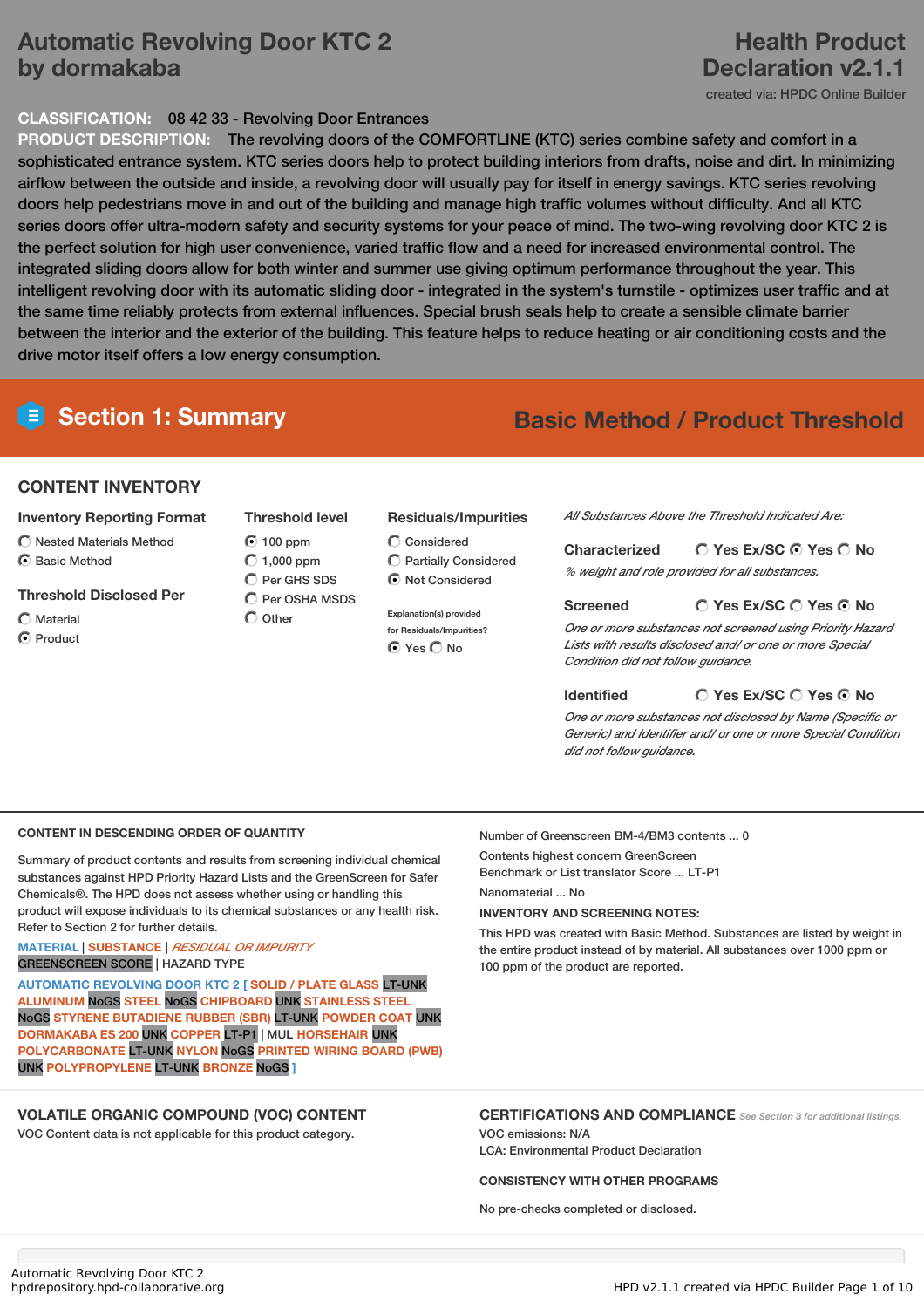Third Party Verified?

 $\bigcirc$  Yes  $\odot$  No

PREPARER: Self-Prepared VERIFIER: VERIFICATION #:

SCREENING DATE: 2020-04-29 PUBLISHED DATE: 2020-04-29 EXPIRY DATE: 2023-04-29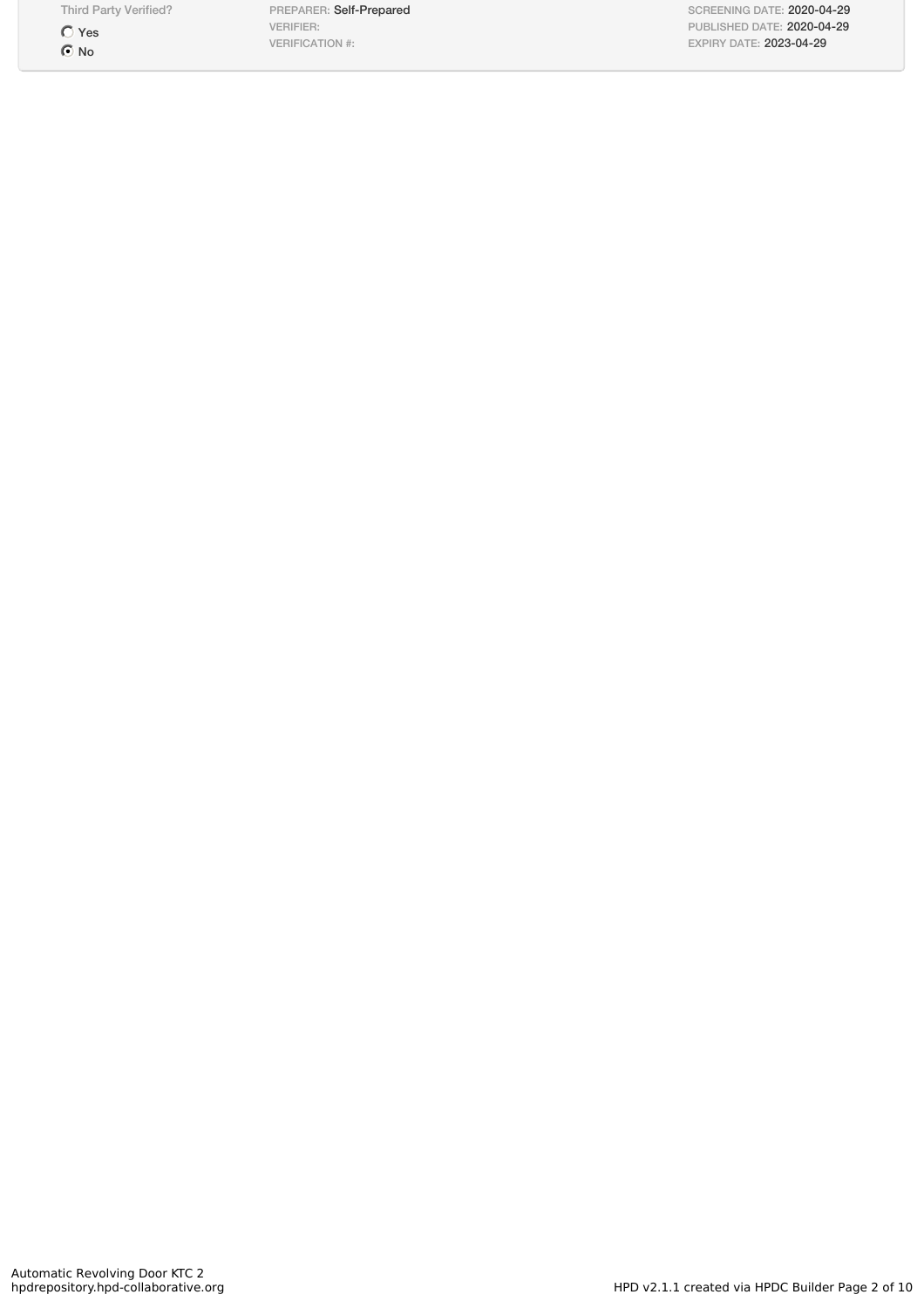This section lists contents in a product based on specific threshold(s) and reports detailed health information including hazards. This *HPD uses the inventory method indicated above, which is one of three possible methods:*

- *Basic Inventory method with Product-level threshold.*
- *Nested Material Inventory method with Product-level threshold*
- *Nested Material Inventory method with individual Material-level thresholds*

Definitions and requirements for the three inventory methods and requirements for each data field can be found in the HPD Open *Standard version 2.1.1, available on the HPDC website at: [www.hpd-collaborative.org/hpd-2-1-1-standard](https://www.hpd-collaborative.org/hpd-2-1-1-standard)*

## **AUTOMATIC REVOLVING DOOR KTC 2**

PRODUCT THRESHOLD: 100 ppm **RESIDUALS AND IMPURITIES CONSIDERED:** No

RESIDUALS AND IMPURITIES NOTES: No residuals or impurities are expected in these materials at or above the inventory threshold. dormakaba products consist of finished components, and no chemical reactions are needed to develop our products.

OTHER PRODUCT NOTES: -

| <b>SOLID / PLATE GLASS</b>                                     |                                                                                                                                                                                                                                                                                                                                                                      |                    |                    |                                   | ID: 65997-17-3                                 |
|----------------------------------------------------------------|----------------------------------------------------------------------------------------------------------------------------------------------------------------------------------------------------------------------------------------------------------------------------------------------------------------------------------------------------------------------|--------------------|--------------------|-----------------------------------|------------------------------------------------|
| HAZARD SCREENING METHOD: Pharos Chemical and Materials Library |                                                                                                                                                                                                                                                                                                                                                                      |                    |                    | HAZARD SCREENING DATE: 2020-04-29 |                                                |
| %34.02                                                         | GS: LT-UNK                                                                                                                                                                                                                                                                                                                                                           |                    | RC: None           | NANO: No                          | ROLE: Wings and drum walls                     |
| <b>HAZARD TYPE</b>                                             | <b>AGENCY AND LIST TITLES</b>                                                                                                                                                                                                                                                                                                                                        |                    | WARNINGS           |                                   |                                                |
| None found                                                     |                                                                                                                                                                                                                                                                                                                                                                      |                    |                    |                                   | No warnings found on HPD Priority Hazard Lists |
| <b>SUBSTANCE NOTES: -</b>                                      |                                                                                                                                                                                                                                                                                                                                                                      |                    |                    |                                   |                                                |
|                                                                |                                                                                                                                                                                                                                                                                                                                                                      |                    |                    |                                   |                                                |
| <b>ALUMINUM</b>                                                |                                                                                                                                                                                                                                                                                                                                                                      |                    |                    |                                   | ID: 91728-14-2                                 |
| HAZARD SCREENING METHOD: Pharos Chemical and Materials Library |                                                                                                                                                                                                                                                                                                                                                                      |                    |                    | HAZARD SCREENING DATE: 2020-04-29 |                                                |
| %29.36                                                         | GS: NoGS                                                                                                                                                                                                                                                                                                                                                             | RC:<br><b>Both</b> | NANO:<br>No        | profiles                          | ROLE: Electronic components, canopy and        |
| <b>HAZARD TYPE</b>                                             | <b>AGENCY AND LIST TITLES</b>                                                                                                                                                                                                                                                                                                                                        |                    | WARNINGS           |                                   |                                                |
| None found                                                     |                                                                                                                                                                                                                                                                                                                                                                      |                    |                    |                                   | No warnings found on HPD Priority Hazard Lists |
|                                                                | SUBSTANCE NOTES: The hazards associated with aluminum are dependent upon the form in which aluminum is provided. As aluminum is<br>inert upon receipt by dormakaba and unlikely to leach from the revolving door into the environment, the risk of exposure to aluminum<br>components is negligible and the listed hazards can be deemed irrelevant to the end-user. |                    |                    |                                   |                                                |
| <b>STEEL</b>                                                   |                                                                                                                                                                                                                                                                                                                                                                      |                    |                    |                                   | ID: 12597-69-2                                 |
| HAZARD SCREENING METHOD: Pharos Chemical and Materials Library |                                                                                                                                                                                                                                                                                                                                                                      |                    |                    | HAZARD SCREENING DATE: 2020-04-29 |                                                |
| %: 18.39<br>the Decorational Department                        | GS: NoGS                                                                                                                                                                                                                                                                                                                                                             | RC:<br><b>Both</b> | NANO:<br><b>No</b> | fasteners                         | ROLE: Profiles, bearings, brackets, screws and |

# Automatic Revolving Door KTC 2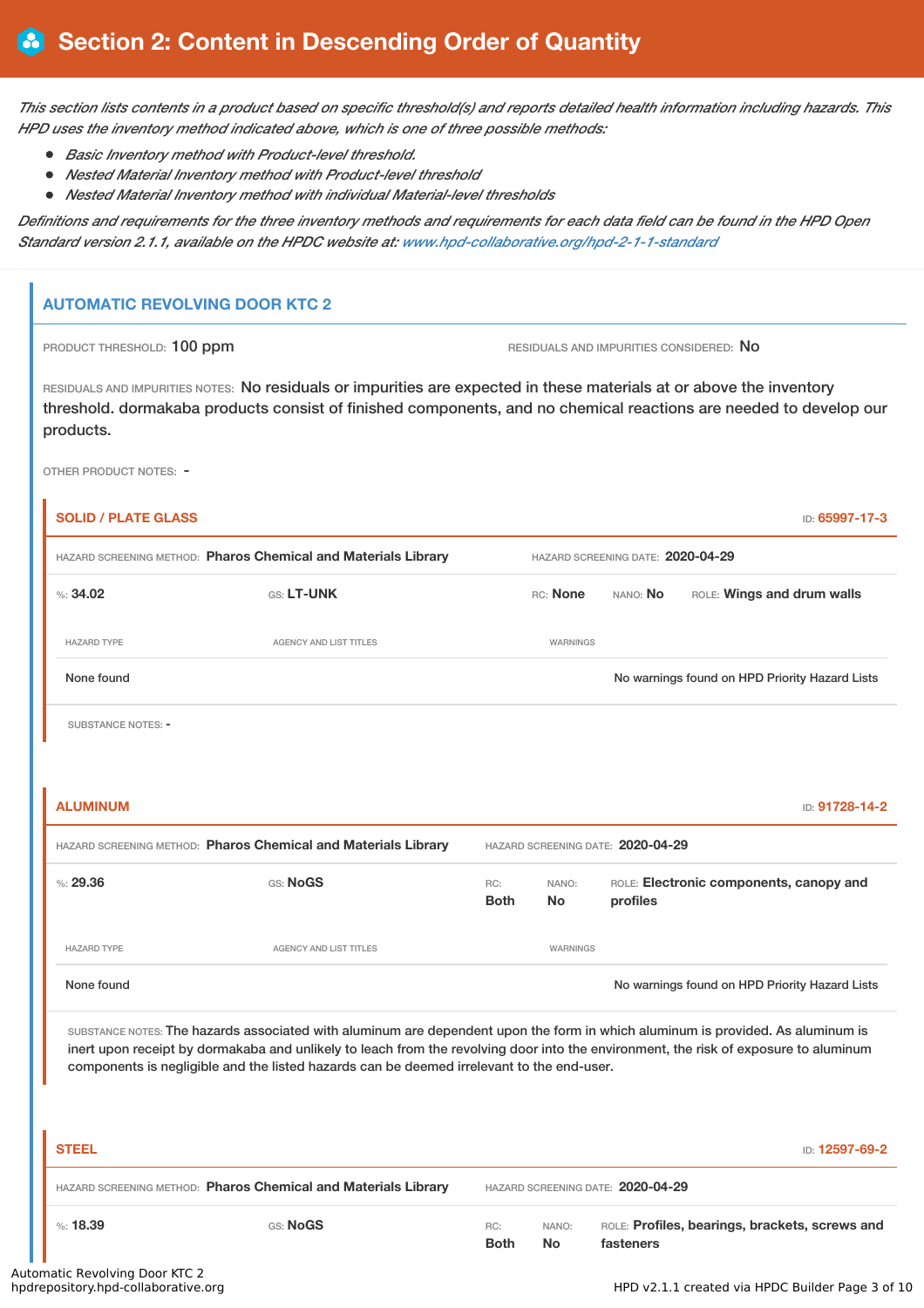HAZARD TYPE **AGENCY AND LIST TITLES AGENCY AND LIST TITLES WARNINGS** 

None found Nowarnings found on HPD Priority Hazard Lists

SUBSTANCE NOTES: -

# **CHIPBOARD** ID: **Undisclosed** HAZARD SCREENING METHOD: **Pharos Chemical and Materials Library** HAZARD SCREENING DATE: **2020-04-29** %: **6.06** GS: UNK GS: UNK RC: None NANO: No<br>RC: None NANO: No HAZARD TYPE **AGENCY AND LIST TITLES** WARNINGS Hazard Screening not performed

SUBSTANCE NOTES: Electronics are considered Special Conditions Materials by HPDC.

| <b>STAINLESS STEEL</b>                                         |                        | ID: 12597-68-1                                                                |  |  |
|----------------------------------------------------------------|------------------------|-------------------------------------------------------------------------------|--|--|
| HAZARD SCREENING METHOD: Pharos Chemical and Materials Library |                        | HAZARD SCREENING DATE: 2020-04-29                                             |  |  |
| %5.36                                                          | GS: NoGS               | ROLE: Sheetmetal, brackets and profiles<br>nano: <b>No</b><br>RC: <b>Both</b> |  |  |
| <b>HAZARD TYPE</b>                                             | AGENCY AND LIST TITLES | WARNINGS                                                                      |  |  |
| None found                                                     |                        | No warnings found on HPD Priority Hazard Lists                                |  |  |

SUBSTANCE NOTES: -

| <b>STYRENE BUTADIENE RUBBER (SBR)</b><br>ID: 9003-55-8 |                                                                |                    |                                                                 |                                   |                                                |  |
|--------------------------------------------------------|----------------------------------------------------------------|--------------------|-----------------------------------------------------------------|-----------------------------------|------------------------------------------------|--|
|                                                        | HAZARD SCREENING METHOD: Pharos Chemical and Materials Library |                    |                                                                 | HAZARD SCREENING DATE: 2020-04-29 |                                                |  |
| %3.32                                                  | GS: LT-UNK                                                     | RC:<br><b>None</b> | ROLE: Glazing seals and safety<br>NANO:<br><b>No</b><br>bumpers |                                   |                                                |  |
| <b>HAZARD TYPE</b>                                     | AGENCY AND LIST TITLES                                         |                    | WARNINGS                                                        |                                   |                                                |  |
| None found                                             |                                                                |                    |                                                                 |                                   | No warnings found on HPD Priority Hazard Lists |  |
| SUBSTANCE NOTES: -                                     |                                                                |                    |                                                                 |                                   |                                                |  |
|                                                        |                                                                |                    |                                                                 |                                   |                                                |  |
| <b>POWDER COAT</b>                                     |                                                                |                    |                                                                 |                                   | <b>ID: Undisclosed</b>                         |  |
|                                                        | HAZARD SCREENING METHOD: Pharos Chemical and Materials Library |                    |                                                                 | HAZARD SCREENING DATE: 2020-04-29 |                                                |  |
| %: 1.20                                                | GS: UNK                                                        |                    | RC: None                                                        | NANO: No                          | ROLE: Powder coat                              |  |
|                                                        |                                                                |                    |                                                                 |                                   |                                                |  |
|                                                        |                                                                |                    |                                                                 |                                   |                                                |  |
|                                                        |                                                                |                    |                                                                 |                                   |                                                |  |

Automatic Revolving Door KTC 2<br>hpdrepository.hpd-collaborative.org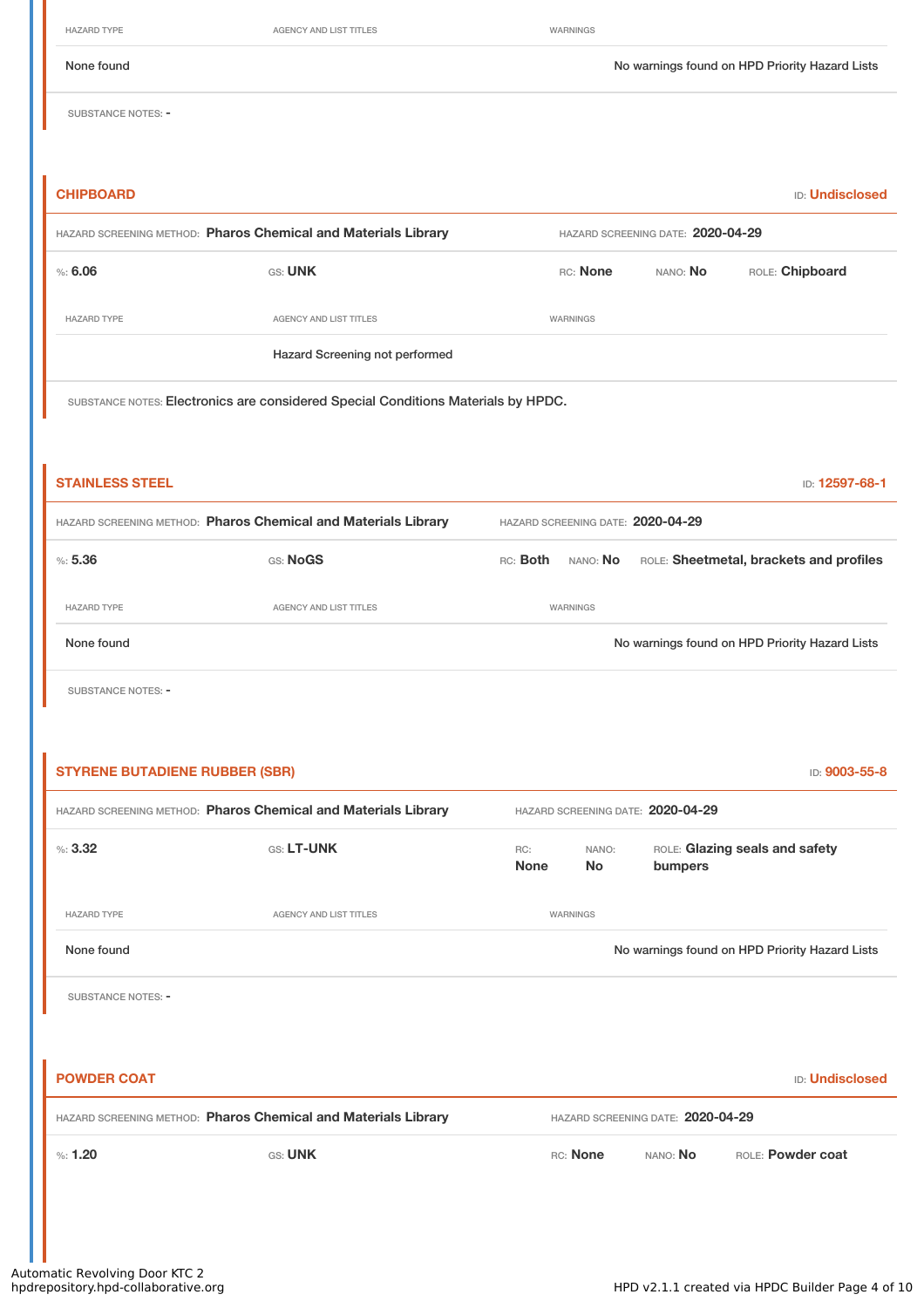| HAZARD TYPE |  |
|-------------|--|
|-------------|--|

AGENCY AND LIST TITLES WARNINGS

Hazard Screening not performed

SUBSTANCE NOTES: Powder coatings are considered Special Conditions Materials by HPDC.

| <b>DORMAKABA ES 200</b> |                                                                |                                   |                                   | <b>ID: Undisclosed</b>                 |  |  |
|-------------------------|----------------------------------------------------------------|-----------------------------------|-----------------------------------|----------------------------------------|--|--|
|                         | HAZARD SCREENING METHOD: Pharos Chemical and Materials Library |                                   | HAZARD SCREENING DATE: 2020-04-29 |                                        |  |  |
| %: 1.06                 | GS: UNK                                                        | RC: UNK                           | NANO: No                          | ROLE: Sliding Door Operator            |  |  |
| <b>HAZARD TYPE</b>      | AGENCY AND LIST TITLES                                         | WARNINGS                          |                                   |                                        |  |  |
|                         | Hazard Screening not performed                                 |                                   |                                   |                                        |  |  |
| SUBSTANCE NOTES: -      |                                                                |                                   |                                   |                                        |  |  |
|                         |                                                                |                                   |                                   |                                        |  |  |
| <b>COPPER</b>           |                                                                |                                   |                                   | ID: 7440-50-8                          |  |  |
|                         | HAZARD SCREENING METHOD: Pharos Chemical and Materials Library | HAZARD SCREENING DATE: 2020-04-29 |                                   |                                        |  |  |
| % : 0.32                | GS: LT-P1                                                      | RC: UNK NANO: No                  |                                   | ROLE: Electronic components and cables |  |  |
| <b>HAZARD TYPE</b>      | AGENCY AND LIST TITLES                                         | WARNINGS                          |                                   |                                        |  |  |
| <b>MULTIPLE</b>         | German FEA - Substances Hazardous to<br>Waters                 |                                   | Class 2 - Hazard to Waters        |                                        |  |  |
| SUBSTANCE NOTES: -      |                                                                |                                   |                                   |                                        |  |  |
| <b>HORSEHAIR</b>        |                                                                |                                   |                                   | <b>ID:</b> Not registered              |  |  |
|                         | HAZARD SCREENING METHOD: Pharos Chemical and Materials Library |                                   | HAZARD SCREENING DATE: 2020-04-29 |                                        |  |  |
| % : 0.31                | <b>GS: UNK</b>                                                 | RC: Both                          | NANO: No                          | ROLE: Weatherstripping                 |  |  |
| <b>HAZARD TYPE</b>      | AGENCY AND LIST TITLES                                         | WARNINGS                          |                                   |                                        |  |  |
|                         | Hazard Screening not performed                                 |                                   |                                   |                                        |  |  |
| SUBSTANCE NOTES: -      |                                                                |                                   |                                   |                                        |  |  |

| <b>POLYCARBONATE</b>                                           |                   |          |                                   | <b>ID: 25037-45-0</b>  |
|----------------------------------------------------------------|-------------------|----------|-----------------------------------|------------------------|
| HAZARD SCREENING METHOD: Pharos Chemical and Materials Library |                   |          | HAZARD SCREENING DATE: 2020-04-29 |                        |
| % 0.24                                                         | <b>GS: LT-UNK</b> | RC: None | nano: <b>No</b>                   | ROLE: Component covers |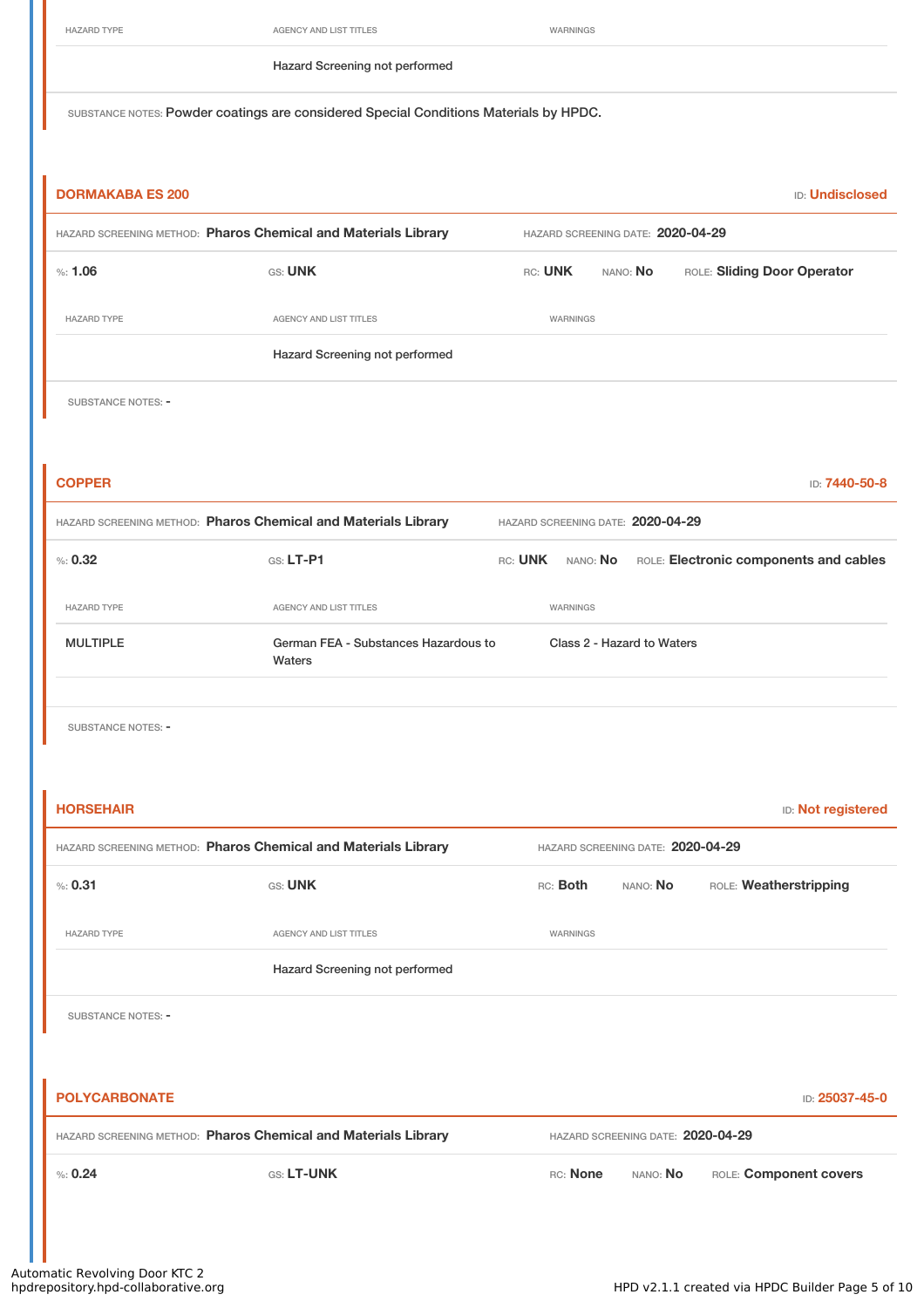| <b>HAZARD TYPE</b>           | AGENCY AND LIST TITLES                                                     | WARNINGS |                                                      |                                                |                |
|------------------------------|----------------------------------------------------------------------------|----------|------------------------------------------------------|------------------------------------------------|----------------|
| None found                   |                                                                            |          |                                                      | No warnings found on HPD Priority Hazard Lists |                |
| SUBSTANCE NOTES: -           |                                                                            |          |                                                      |                                                |                |
| <b>NYLON</b>                 |                                                                            |          |                                                      |                                                | ID: 63428-83-1 |
|                              |                                                                            |          |                                                      |                                                |                |
|                              | HAZARD SCREENING METHOD: Pharos Chemical and Materials Library<br>GS: NoGS | RC: None | HAZARD SCREENING DATE: 2020-04-29<br>nano: <b>No</b> | ROLE: Installation material                    |                |
| <b>HAZARD TYPE</b>           | AGENCY AND LIST TITLES                                                     | WARNINGS |                                                      |                                                |                |
| None found                   |                                                                            |          |                                                      | No warnings found on HPD Priority Hazard Lists |                |
| % 0.16<br>SUBSTANCE NOTES: - |                                                                            |          |                                                      |                                                |                |
|                              |                                                                            |          |                                                      |                                                |                |

**PRINTED WIRING BOARD (PWB)** ID: **Undisclosed** HAZARD SCREENING METHOD: **Pharos Chemical and Materials Library** HAZARD SCREENING DATE: **2020-04-29** %: 0.14 GS: UNK GS: UNK RC: None NANO: No ROLE: Printed Wiring Board (PWB) HAZARD TYPE **AGENCY AND LIST TITLES** WARNINGS Hazard Screening not performed

SUBSTANCE NOTES: Electronics are considered Special Conditions Materials by HPDC.

| <b>POLYPROPYLENE</b>                                           |                                                                |                                                | ID: 9003-07-0               |
|----------------------------------------------------------------|----------------------------------------------------------------|------------------------------------------------|-----------------------------|
| HAZARD SCREENING METHOD: Pharos Chemical and Materials Library |                                                                | HAZARD SCREENING DATE: 2020-04-29              |                             |
| % 0.05                                                         | <b>GS: LT-UNK</b>                                              | RC: None<br>NANO: No                           | ROLE: Tape                  |
| <b>HAZARD TYPE</b>                                             | <b>AGENCY AND LIST TITLES</b>                                  | WARNINGS                                       |                             |
| None found                                                     |                                                                | No warnings found on HPD Priority Hazard Lists |                             |
| SUBSTANCE NOTES: -                                             |                                                                |                                                |                             |
|                                                                |                                                                |                                                |                             |
| <b>BRONZE</b>                                                  |                                                                |                                                | ID: 12597-70-5              |
|                                                                | HAZARD SCREENING METHOD: Pharos Chemical and Materials Library | HAZARD SCREENING DATE: 2020-04-29              |                             |
| % 0.01                                                         | GS: NoGS                                                       | RC: Both<br>NANO: No                           | ROLE: Electronic components |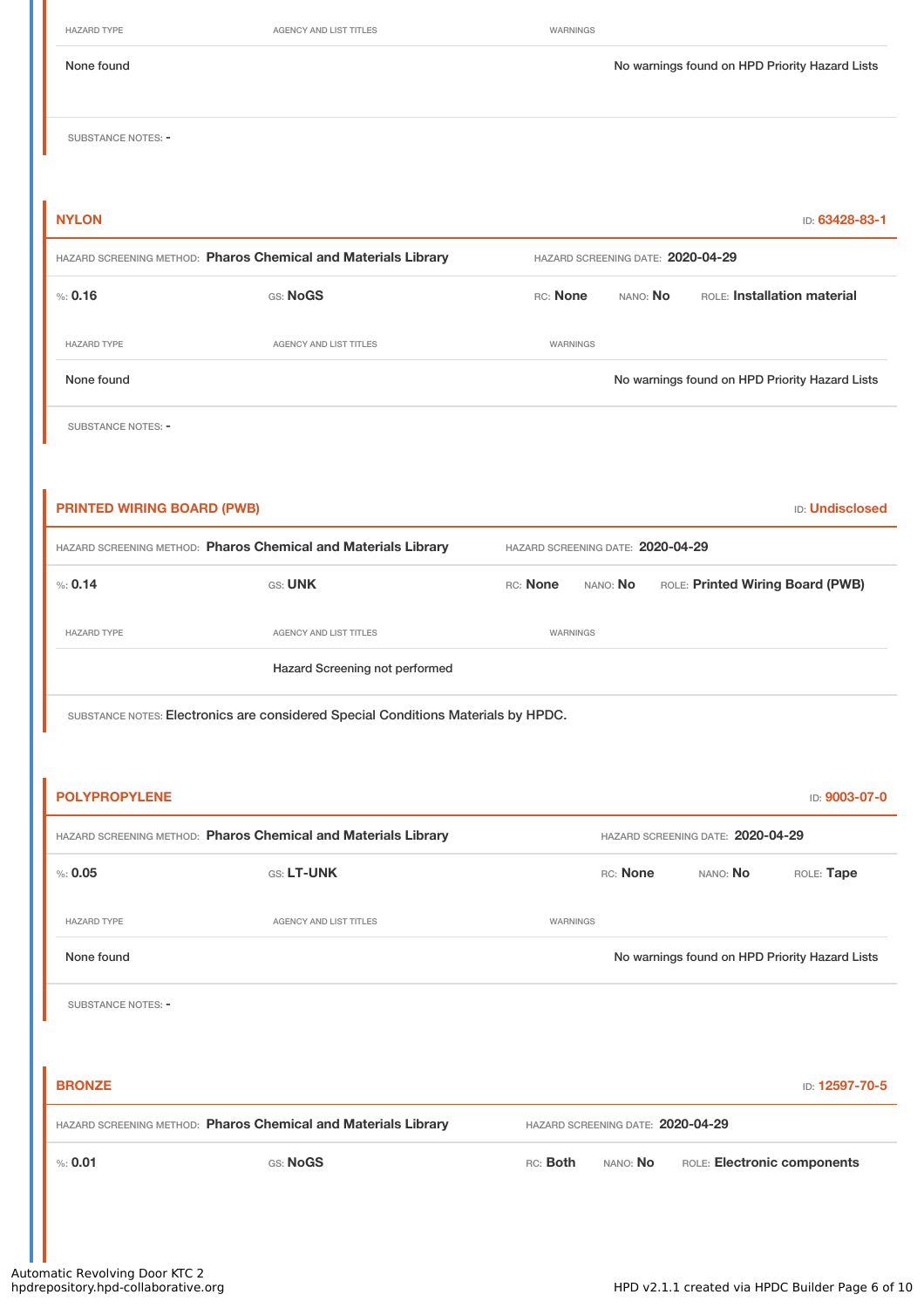HAZARD TYPE **AGENCY AND LIST TITLES** WARNINGS

None found Now arrings found on HPD Priority Hazard Lists

SUBSTANCE NOTES: -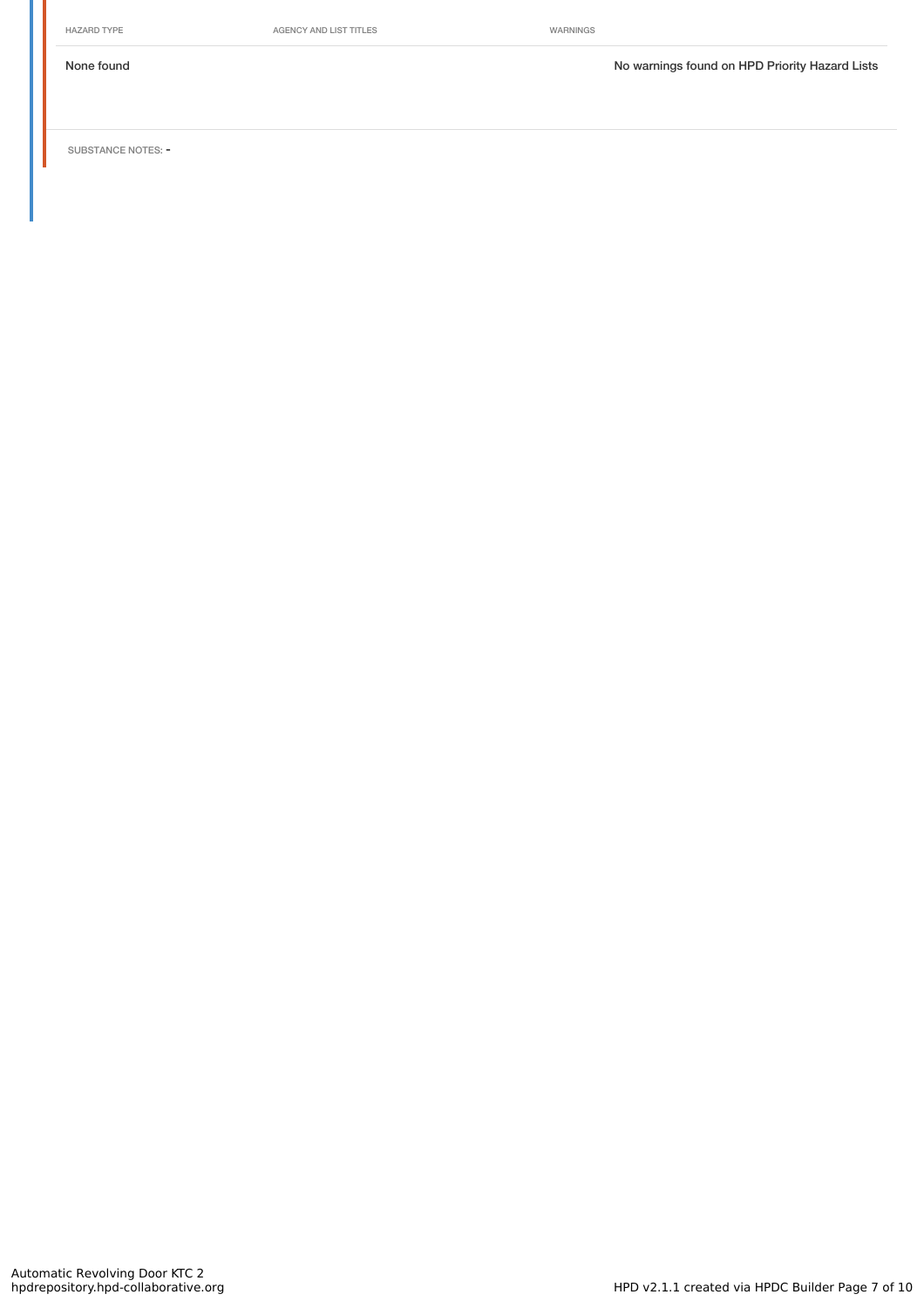This section lists applicable certification and standards compliance information for VOC emissions and VOC content. Other types of *health or environmental performance testing or certifications completed for the product may be provided.*

| <b>VOC EMISSIONS</b>                                                                                                                                                                                                                                  | N/A                               |                     |                                            |                                             |                                                                                                  |
|-------------------------------------------------------------------------------------------------------------------------------------------------------------------------------------------------------------------------------------------------------|-----------------------------------|---------------------|--------------------------------------------|---------------------------------------------|--------------------------------------------------------------------------------------------------|
| CERTIFYING PARTY: Self-declared<br>APPLICABLE FACILITIES: This HPD is for a product<br>that is NOT liquid/wet applied.<br><b>CERTIFICATE URL:</b>                                                                                                     | <b>ISSUE DATE: 2020-</b><br>04-29 | <b>EXPIRY DATE:</b> | CERTIFIER OR LAB: N/A                      |                                             |                                                                                                  |
| <b>CERTIFICATION AND COMPLIANCE NOTES:</b>                                                                                                                                                                                                            |                                   |                     |                                            |                                             |                                                                                                  |
| <b>LCA</b>                                                                                                                                                                                                                                            |                                   |                     | <b>Declaration</b>                         |                                             | <b>Environmental Product</b>                                                                     |
| CERTIFYING PARTY: Third Party<br>APPLICABLE FACILITIES: Suzhou, China<br><b>CERTIFICATE URL:</b><br>https://www.dormakaba.com/resource/blob/60542/8ff267269d03ced1b8da833688112b1f/epd-<br>ktc-2-en-data.pdf<br>CERTIFICATION AND COMPLIANCE NOTES: - |                                   |                     | <b>ISSUE</b><br>DATE:<br>$2017 -$<br>04-24 | <b>EXPIRY</b><br>DATE:<br>$2022 -$<br>04-23 | <b>CERTIFIER</b><br>OR LAB:<br>Institut<br><b>Bauen</b><br>und<br><b>Umwelt</b><br>e.V.<br>(IBU) |

# **Section 4: Accessories**

This section lists related products or materials that the manufacturer requires or recommends for installation (such as adhesives or fasteners), maintenance, cleaning, or operations. For information relating to the contents of these related products, refer to their *applicable Health Product Declarations, if available.*

No accessories are required for this product.

# **Section 5: General Notes**

dormakaba has resulted from the merger of the two well-established brands Dorma and Kaba, both known for their expertise in the area of smart and secure access solutions. Together we stand for more than 150 years of security and reliability. Our master brand dormakaba stands for our offering of products, solutions and services for secure access to buildings and rooms from a single source. Our global brand power supports us to become the trusted industry leader. For more information, please go to: www.dormakaba.com. The information contained in this HPD is to be used only as a voluntary information on our products. dormakaba makes no representation or warranty as to the completeness or accuracy of the information contained herein. The products and specifications set forth in this HPD are subject to change without notice and dormakaba disclaims any and all liability for such changes. The information contained herein is provided without warranties of any kind, either express or implied, and dormakaba disclaims any and all liability for typographical, printing, or production errors or changes affecting the specifications contained herein. dormakaba DISCLAIMS ALL WARRANTIES, EXPRESS OR IMPLIED, INCLUDING, BUT NOT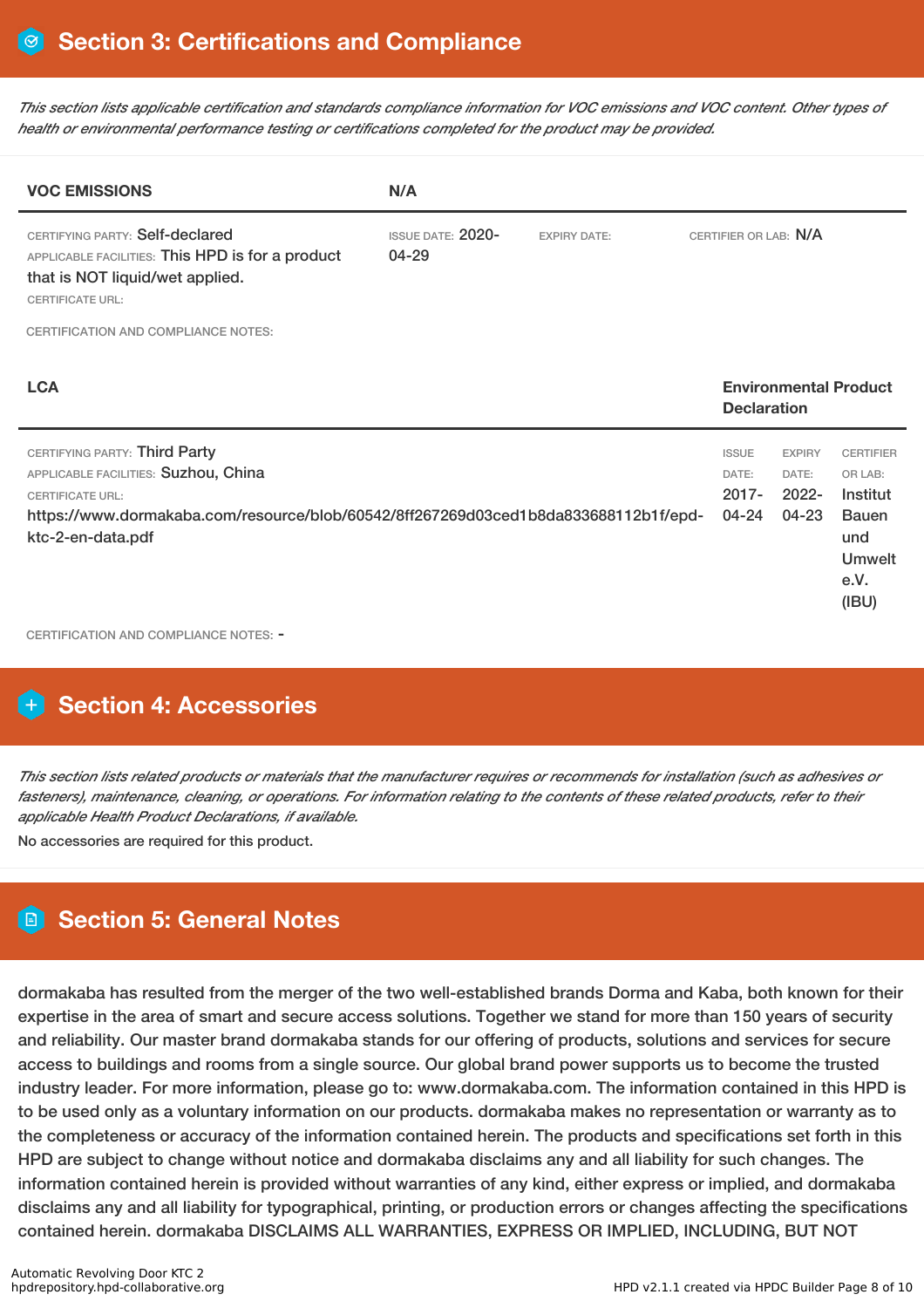LIMITED TO, THE IMPLIED WARRANTIES OF MERCHANTABILITY AND FITNESS FOR A PARTICULAR PURPOSE. IN NO EVENT WILL dormakaba BE LIABLE FOR ANY INCIDENTAL, INDIRECT OR CONSEQUENTIAL DAMAGES ARISING FROM THE SALE OR USE OF ANY PRODUCT. All sales of products shall be subject to dormakaba's applicable General Terms and Conditions, a copy of which will be provided by your local dormakaba organisation upon request.